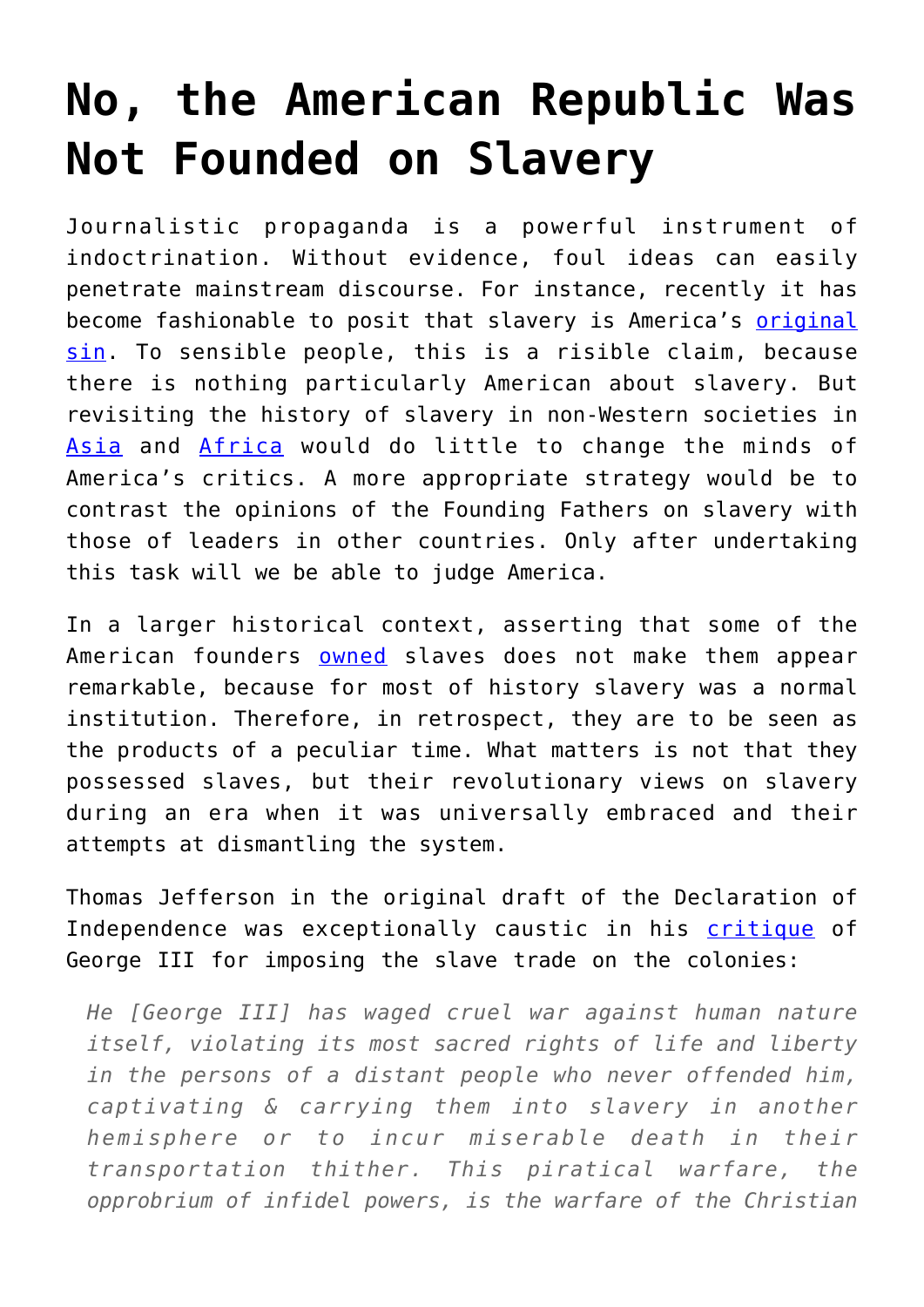*king of Great Britain. Determined to keep open a market where Men should be bought and sold, he has prostituted his negative for suppressing every legislative attempt to prohibit or restrain this execrable commerce. And that this assemblage of horrors might want no fact of distinguished dye, he is now exciting those very people to rise in arms among us, and to purchase that liberty of which he has deprived them, by murdering the people on whom he has obtruded them: thus paying off former crimes committed against the liberties of one people, with crimes which he urges them to commit against the lives of another.*

Of profound importance in this statement is that Jefferson capitalized the word *men*. To historian M. Andrew Holowchak this [indicates](https://books.google.com.jm/books?id=Hb7KDwAAQBAJ&pg=PA106&dq=thomas+jefferson++slavery+draft&hl=en&sa=X&ved=2ahUKEwiC-9jG977sAhXSmeAKHSt0CZoQ6AEwAXoECAEQAg#v=onepage&q=thomas%20jefferson%20%20slavery%20draft&f=false) that "philosophically and unequivocally Jefferson considered Blacks as men, not chattel." However, such a remonstration of slavery was [deleted](https://books.google.com.jm/books?id=3xVZfXfAPy8C&pg=PA124&dq=jefferson+removed+from+declaration&hl=en&sa=X&ved=2ahUKEwiV34-8ir_sAhXIMd8KHZgmBxkQ6AEwAXoECAEQAg#v=onepage&q=jefferson%20removed%20from%20declaration&f=false) by the Continental Congress to achieve a compromise with Southern states. Like now, tradeoffs formed a crucial aspect of the political process. Those seeking to berate the Founding Fathers lack a proper understanding of history and politics. Thomas Sowell in his highly recommended text *[Black Rednecks and White Liberals](https://www.amazon.com/gp/product/1594031436/ref=as_li_tl?ie=UTF8&camp=1789&creative=9325&creativeASIN=1594031436&linkCode=as2&tag=intelltakeo0d-20&linkId=4330365626bb60dd62f7f5be89c1b62b)* [described](https://books.google.com.jm/books?id=cgSqA0vGpcoC&pg=PA145&dq=thomas+jefferson+draft+removed+slavery&hl=en&sa=X&ved=2ahUKEwjdlL29jb_sAhWPTt8KHbMjDOwQ6AEwAXoECAYQAg#v=onepage&q=thomas%20jefferson%20draft%20removed%20slavery&f=false) the intense political environment the founding fathers endured in their quest to outlaw slavery:

*Many who have dismissed the anti-slavery words of the founders of the American republic as just rhetoric have not bothered to check the facts of history. Washington, Jefferson, and others did not just talk. They acted. Even when they acted within the political and legal constraints of their times, they acted repeatedly[,] sometimes winning and sometimes losing….When Jefferson drafted a state constitution for Virginia in 1776, his draft included a clause prohibiting any more importation of slaves and, in 1783, Jefferson included in a new draft of a Virginia constitution a proposal for the gradual emancipation of slaves. He was defeated in both these efforts. On the national scene, Jefferson returned*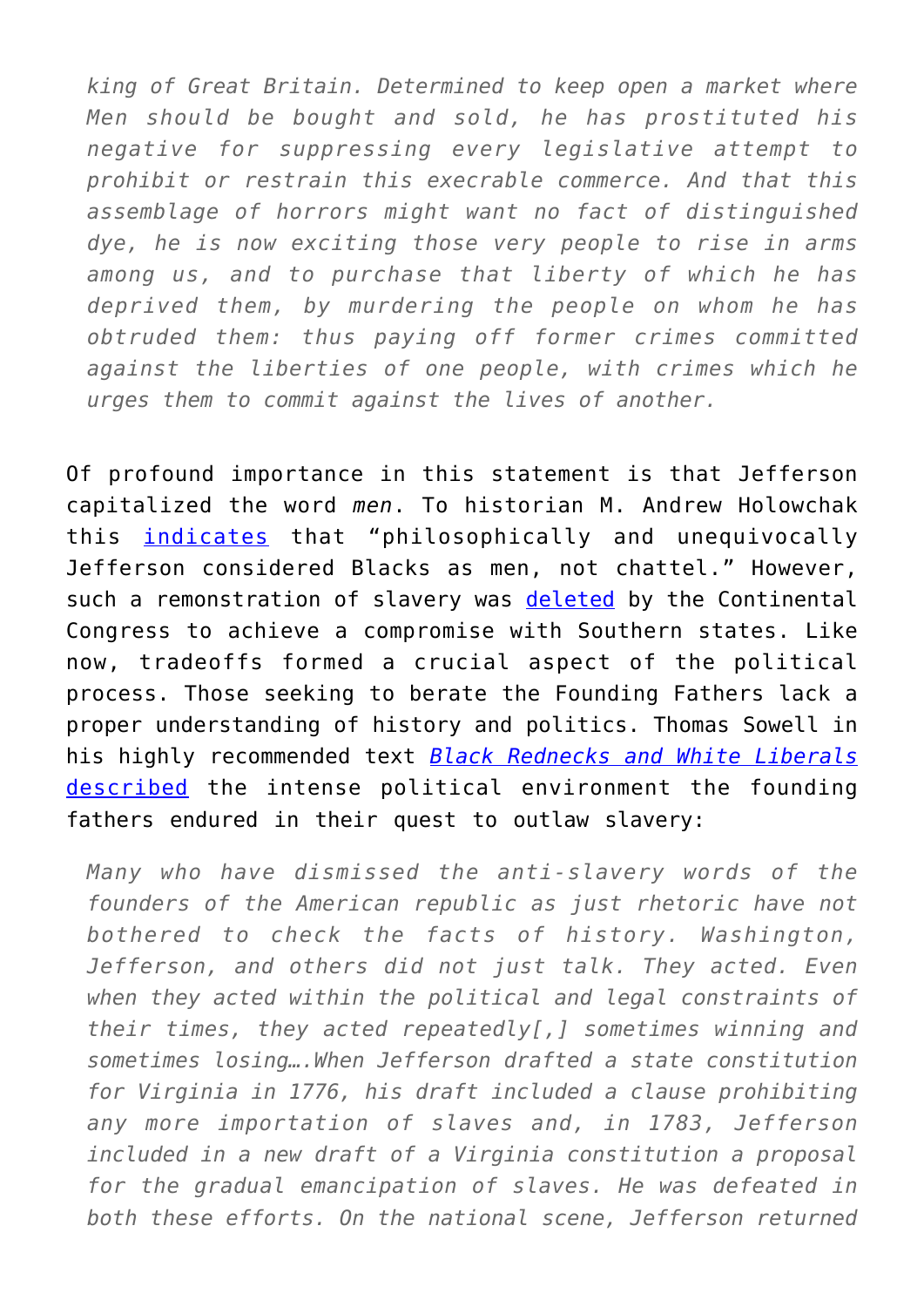*to the battle once again in 1784, declaring slavery illegal in all western territories of the country. The bill lost by one vote, that of a legislator too sick to come and vote. Afterwards, Jefferson said that the fate of millions unborn was hanging on the tongue of one man and heaven was silent in that awful moment.*

Contemporary observers fail to acknowledge that the hostile political climate at the time limited what the Founding Fathers could achieve. Moreover, they had to contemplate the most feasible route to abolition. Emancipating slaves, if all legislators agreed, was easy, yet one had to confront the political difficulties one encounters in abolition without a clear plan. In a *[letter](https://books.google.com.jm/books?id=a8JJAAAAcAAJ&pg=PA159&dq=%22I+hope+it+will+not+be+conceived+from+these+observations,+that+it+is+my+wish+to+hold+the+unhappy+people,+who+are+the+subject+of+this+letter,+in+slavery.+I+can+only+say+that+there+is+not+a+man+living+who+wishes+more+sincerely+than+I+do,+to+see+a+plan+adopted+for+the+abolition+of+it;+but+there+is+only+one+proper+and+effectual+mode+by+which+it+can+be+accomplished,+and+that+is+by+Legislative+authority;+and+this,+as+far+as+my+suffrage+will+go,+shall+never+be+wanting.%22&hl=en&sa=X&ved=2ahUKEwjH97X6nr_sAhWPZd8KHfKmDzEQ6AEwBnoECAYQAg#v=onepage&q=%22I%20hope%20it%20will%20not%20be%20conceived%20from%20these%20observations%2C%20that%20it%20is%20my%20wish%20to%20hold%20the%20unhappy%20people%2C%20who%20are%20the%20subject%20of%20this%20letter%2C%20in%20slavery.%20I%20can%20only%20say%20that%20there%20is%20not%20a%20man%20living%20who%20wishes%20more%20sincerely%20than%20I%20do%2C%20to%20see%20a%20plan%20adopted%20for%20the%20abolition%20of%20it%3B%20but%20there%20is%20only%20one%20proper%20and%20effectual%20mode%20by%20which%20it%20can%20be%20accomplished%2C%20and%20that%20is%20by%20Legislative%20authority%3B%20and%20this%2C%20as%20far%20as%20my%20suffrage%20will%20go%2C%20shall%20never%20be%20wanting.%22&f=false)* to Robert Morris, George Washington displays his penchant for the destruction of slavery provided that it was guided by a sound plan: "I can only say that there is not a man living who wishes more sincerely than I do, to see a plan adopted for the abolition of it; but there is only one proper and effectual mode by which it can be accomplished, and that is by Legislative authority; and this, as far as my suffrage will go, shall never be wanting."

But not everyone was a pragmatist. Due to their personal convictions, some patriots were incensed by slavery, and they took personal steps to emancipate slaves. Men like [Oliver](https://books.google.com.jm/books?id=zlZuBVKT9gQC&q=roger+sherman+never+owned+slaves&dq=roger+sherman+never+owned+slaves&hl=en&sa=X&ved=2ahUKEwj71M_3sL_sAhWGdd8KHcVyD484ChDoATADegQIAxAC) [Ellsworth](https://books.google.com.jm/books?id=zlZuBVKT9gQC&q=roger+sherman+never+owned+slaves&dq=roger+sherman+never+owned+slaves&hl=en&sa=X&ved=2ahUKEwj71M_3sL_sAhWGdd8KHcVyD484ChDoATADegQIAxAC) and Roger Sherman fall into this category. Whereas the will of George Washington [stipulated](https://books.google.com.jm/books?id=L0qGWo_NGlAC&pg=PA110&dq=george+washington+slaves+family+wealth&hl=en&sa=X&ved=2ahUKEwiitvT8sr_sAhXDmuAKHRgHCnoQ6AEwAnoECAMQAg#v=onepage&q=george%20washington%20slaves%20family%20wealth&f=false) the emancipation of enslaved laborers, [Benjamin Franklin](https://books.google.com.jm/books?id=6be4sotwQtwC&pg=PA176&dq=benjamin+franklin+freed+his+slaves&hl=en&sa=X&ved=2ahUKEwi75o21sb_sAhXrmeAKHexaA9kQ6AEwA3oECAAQAg#v=onepage&q=benjamin%20franklin%20freed%20his%20slaves&f=false) liberated his slaves during his lifetime. So far, we have discussed the views of the Founding Fathers on slavery. Now let us contrast them with those of leaders of different societies to determine which positions were more enlightened.

William G. Clarence Smith in his intriguing [publication](https://books.google.com.jm/books?id=ZW9DjTAox6EC&pg=PA124&dq=arabs+refused+to+abolish+slavery&hl=en&sa=X&ved=2ahUKEwiHs6Lo9L7sAhXuwVkKHch9CdsQ6AEwA3oECAAQAg#v=onepage&q=arabs%20refused%20to%20abolish%20slavery&f=false) *[Islam](https://www.amazon.com/gp/product/0195221516/ref=as_li_tl?ie=UTF8&camp=1789&creative=9325&creativeASIN=0195221516&linkCode=as2&tag=intelltakeo0d-20&linkId=3992a8872c9ad7bca9f2cee83c194835) [and the Abolition of Slavery](https://www.amazon.com/gp/product/0195221516/ref=as_li_tl?ie=UTF8&camp=1789&creative=9325&creativeASIN=0195221516&linkCode=as2&tag=intelltakeo0d-20&linkId=3992a8872c9ad7bca9f2cee83c194835)* details the venom leveled at emancipation in Islamic territories: "Asked to give up his slaves in 1861, the sultan of Magindanao replied 'that he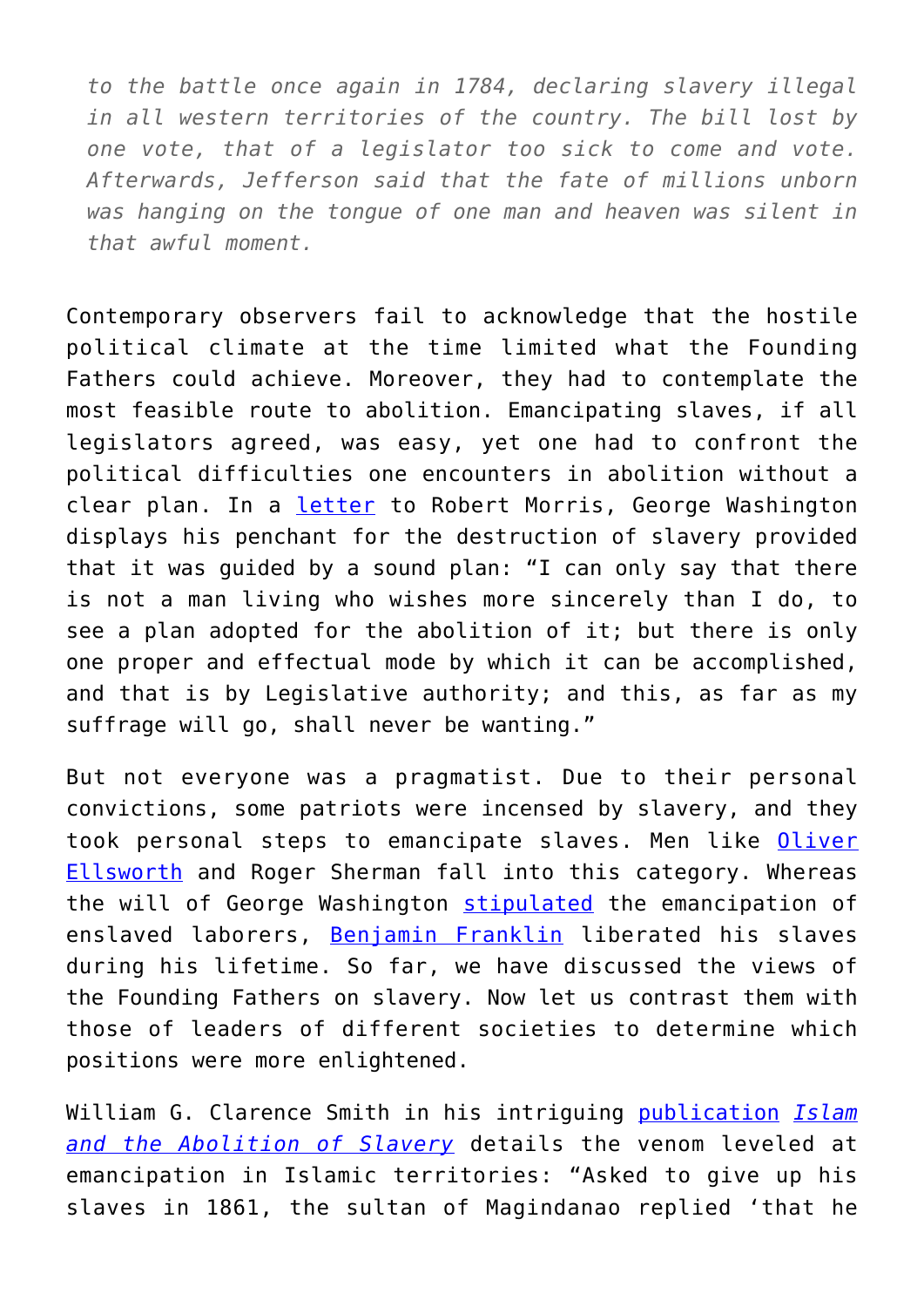would rather give up his wife and children than his slaves, for lacking the latter he would cease to be a sultan.'" He continues: "The Sultan of Sulu wrote to the American authorities in 1902, insisting that slaves were held 'according to Moro law, custom and the Mohammedan religion,' in that order. Moreover, 'slaves are part of our property. To have this property taken away from us would mean a great loss to us.'"

Similarly, historian Robin Law reminds us of the militant reaction of the **[Dahomean](https://dspace.stir.ac.uk/bitstream/1893/280/1/politics-of-commercial-transition.pdf)** elite when the British began pressuring the government to disband the slave trade: "King Glele told British missionary Peter Bernasko in 1860 that 'war, bloodshed (i.e. human sacrifice) and slave selling had been left to him by his father, he could not avoid them." Law also notes that the assault on the slave trade "implied the demilitarization of the Dahomian state and this in turn implied an attack on human sacrifice, which in Dahomey was bound up with the culture of militarism."

The examples provided suggest that slavery underpinned the cultural fabric of several non-Western societies. Furthermore, it is evident that following the abolition of slavery in America its leaders placed pressure on other countries to terminate the practice. So, in a strange sense, we may say that American imperialism helped to topple slavery. Likewise, based on our survey an objective analysis of historical positions on slavery should illustrate that America's founding fathers were not only more progressive, but exhibited a moral disposition absent in most [places.](https://www.amazon.com/Slavery-Arab-World-Murray-Gordon/dp/1561310239) Therefore, in contrast to the utterances of critics, what is distinct about America is not slavery, but rather its strident antislavery ideology despite slavery's universal acceptance.

—

*This [article](https://mises.org/wire/no-american-republic-was-not-founded-slavery) has been republished with permission from the* Mises Institute.